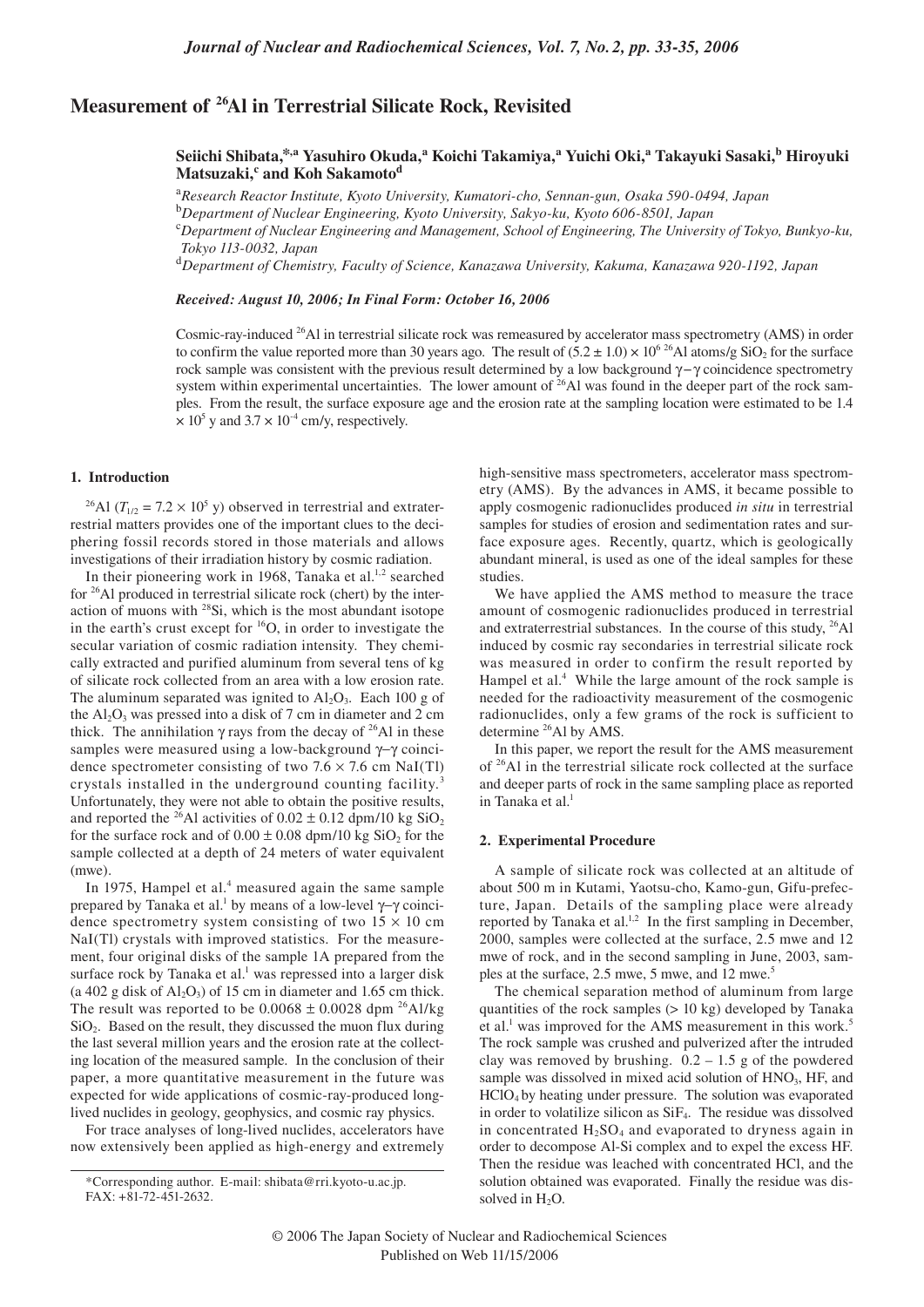In the obtained solution, the hydroxide was precipitated with NaOH solution at  $pH = 5 - 7$  after adding NH<sub>4</sub>Cl as a buffer solution. After centrifuging, the precipitate was suspended in NaOH solution. The supernatant solution was adjusted to  $pH =$ 5 – 7 by adding HCl. Then the white precipitate of aluminum hydroxide was obtained.

The aluminum hydroxide was dissolved in HCl. The aluminum was purified by cation exchange with 1.75 M HCl.<sup>5</sup> The aluminum hydroxide was precipitated again from the eluted aluminum fraction by adding NaOH solution. The precipitate of aluminum hydroxide was washed by pure water, and dissolved in HCl. The solution was evaporated, and heated to 900 °C in an electric furnace. The white residue of  $Al_2O_3$ obtained was used for AMS.

The aluminum contents in the rock samples were determined by instrumental neutron activation analysis (INAA) using Kyoto University Reactor (KUR). About 2 mg of the rock samples were irradiated for 30 s at the neutron flux of  $2.34 \times$ 10<sup>13</sup> n/cm<sup>2</sup> s together with the aluminum standard samples. After irradiation, 1779 keV γ-ray emitted from <sup>28</sup>Al ( $T_{1/2}$  = 2.25 min) produced by <sup>27</sup>Al(n,γ) reaction was measured by γ-ray spectrometry. The aluminum contained in the rock sample was used as a carrier in the chemical separation mentioned above.

The isotopic ratio of  $^{26}$ Al/<sup>27</sup>Al was determined by the AMS system using the 5 MV tandem Van de Graaff accelerator at MALT (Micro Analysis Laboratory, Tandem accelerator), the University of Tokyo.<sup>6</sup> Negative ions of <sup>26</sup>Al<sup>-</sup> and <sup>27</sup>Al<sup>-</sup> produced in the ion source by sputtering  $Cs<sup>+</sup>$  ions were injected alternatively to the accelerator. At the terminal of the tandem accelerator, negative ions were converted into positive ions. The  $27\text{Al}^{3+}$ beam was measured by the off set Faraday cup outside the main course of the accelerator, and the  $26\text{Al}^{3+}$  ions were finally detected by a  $\Delta E - E$  counter.<sup>7</sup> The measurements were carried out with a standard, whose ratio of <sup>26</sup>Al/<sup>27</sup>Al is  $5.1 \times 10^{-11}$ , for the normalization of the data, chemically prepared samples from the rock and a blank sample. The detection limit of <sup>26</sup>Al/<sup>27</sup>Al in this AMS system is estimated to be  $\leq 5 \times 10^{-15}$  at present.

**TABLE 1: Al Content Determined by Neutron Activation Analysis**

| Sample     | Depth $(mwe^*)$ | Aluminum content <sup>**</sup> $(\%)$ |
|------------|-----------------|---------------------------------------|
| 1-001201   | surface         | $0.70 \pm 0.01$                       |
| 2-001201   | 2.5             | $6.49 \pm 0.07$                       |
| 3-001201   | 12              | $1.40 \pm 0.02$                       |
| 1A-030620  | surface         | $0.87 \pm 0.01$                       |
| 1B-030620  | surface         | $2.94 \pm 0.02$                       |
| 2-030620   | 2.5             | $6.96 \pm 0.04$                       |
| 3-030620   | 5               | $6.93 \pm 0.05$                       |
| 1A-1968*** | surface         | 0.74                                  |

\*mwe: meter of water equivalent

\*\*uncertainty:  $1 \sigma$ 

\*\*\*1A-1968: Tanaka et al. (Ref.1)

|  | TABLE 2: <sup>26</sup> Al Measured in Silicate Rock Samples |  |  |  |
|--|-------------------------------------------------------------|--|--|--|
|--|-------------------------------------------------------------|--|--|--|

| Sample    | Depth (mwe) | <sup>26</sup> Al atoms / g SiO <sub>2</sub> ( $\times$ 10 <sup>6</sup> ) |
|-----------|-------------|--------------------------------------------------------------------------|
| 1-001201  | surface     | $4.6 \pm 1.2$                                                            |
| 2-001201  | 2.5         | $1.7 \pm 1.3$                                                            |
| 3-001201  | 12          | $0.8 \pm 0.5$                                                            |
| 1A-030620 | surface     | $6.4 \pm 2.3$                                                            |
| 1B-030620 | surface     | $9.4 \pm 4.5$                                                            |
| 2-030620  | 2.5         | < 2.2                                                                    |
| 3-030620  | 5           | < 1.9                                                                    |

# **3. Results and Discussion**

The aluminum contents determined by neutron activation analysis are summarized in Table 1. The experimental uncertainties attached to the aluminum contents refer only to those statistically estimated in γ-ray counting. The aluminum contents of the surface rock samples of 1-001201 and 1A-030620 are consistent with that determined by Tanaka et  $al.$ <sup>1</sup>, which is also included in Table 1, while the aluminum contents of rock samples collected at the 2.5 and 5 mwe of rock are higher than those at the surface and 12 mwe.

In the AMS measurement, more than three runs for each sample were carried out. Examples of the AMS spectra measured for the standard and the surface sample by using a  $\Delta E - E$ counter are shown in Figures 1 and 2, respectively. There are almost no signals induced by impurity ions in the chemically separated sample as shown in Figure 2. For the surface samples, the ratios of <sup>26</sup>Al/<sup>27</sup>Al were measured to be  $(1 – 7) \times 10^{-14}$ , while those for the deeper samples were less than  $10^{-14}$ . The ratios for the blank were measured to be  $(2.2 – 2.6) \times 10^{-15}$ . In the case of Figure 2 for the surface sample (1-001201), the measured ratio of <sup>26</sup>Al/<sup>27</sup>Al was  $(2.7 \pm 0.5) \times 10^{-14}$ .

From the both results of INAA and AMS, the numbers of <sup>26</sup>Al atoms produced in the rock samples were estimated and summarized in Table 2. The <sup>26</sup>Al atoms determined in three surface samples agreed with one another within experimental uncertainties. Thus we estimated to be  $(5.2 \pm 1.0) \times 10^{6}$  <sup>26</sup>Al atoms/g  $SiO<sub>2</sub>$  as the weighted mean for the surface samples collected in 2000 and 2003. This value was consistent with  $0.0068 \pm 0.0028$  dpm <sup>26</sup>Al/kg SiO<sub>2</sub> ((3.7  $\pm$  1.5)  $\times$  10<sup>6 26</sup>Al atoms/  $g SiO<sub>2</sub>$ ) reported more than 30 years ago.<sup>4</sup> For the deeper mwe



**Figure 1.** Two-dimensional plot of <sup>26</sup>Al measurement for the standard. (Measurement time: 200 s)



**Figure 2.** Two-dimensional plot of <sup>26</sup>Al measurement for the surface rock sample (1-001201). (Measurement time: 3100 s) For this run, the measured ratio of <sup>26</sup>Al/<sup>27</sup>Al is (2.7 ± 0.5)  $\times$  10<sup>-14</sup>.